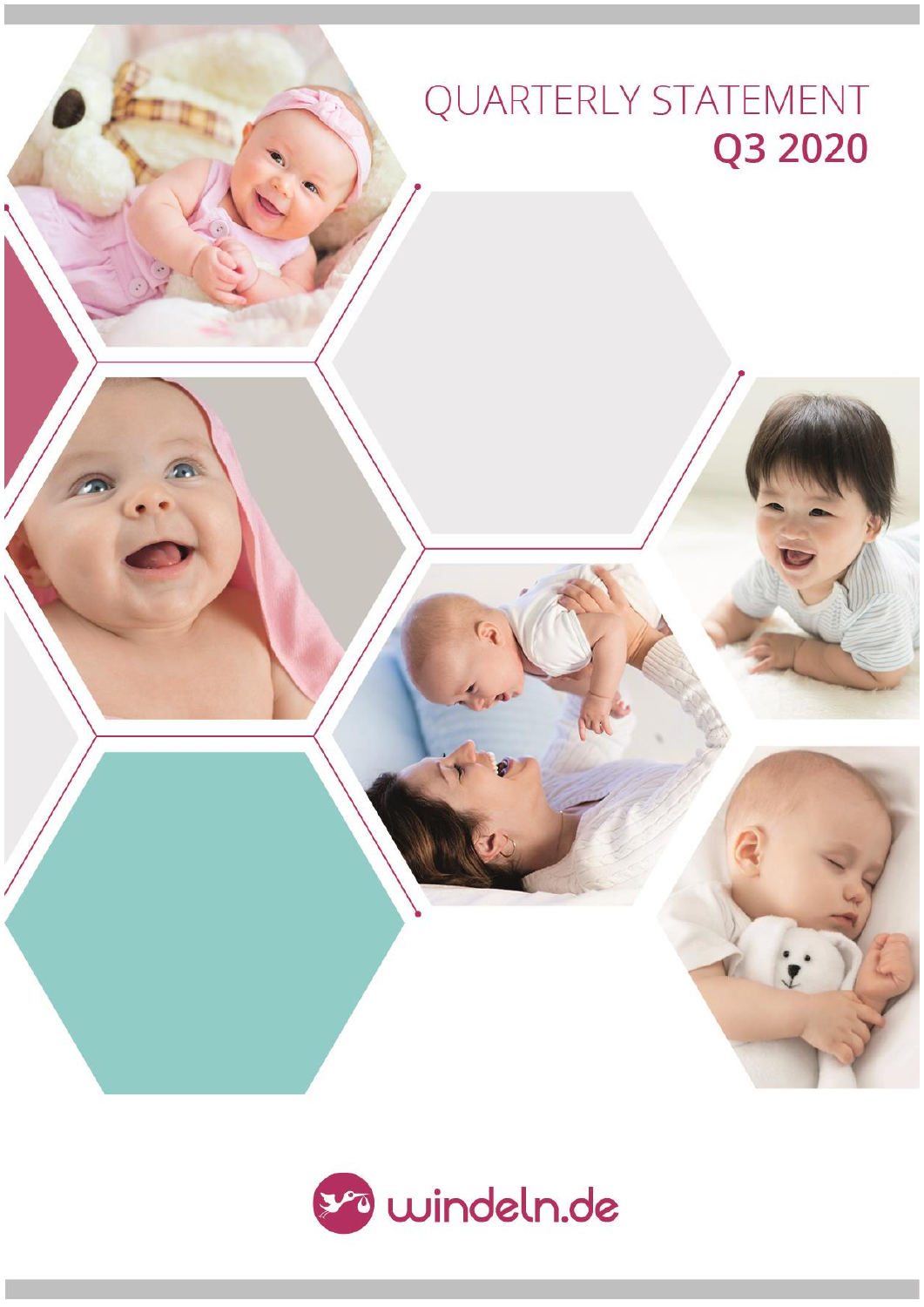### WINDELN.DE GROUP AT A GLANCE

| Performance indicators (continuing operations only)                   | <b>9M 2020</b> | 9M 2019 R | Q3 2020  | Q3 2019 R |
|-----------------------------------------------------------------------|----------------|-----------|----------|-----------|
| Site visits (in thousands) <sup>1</sup>                               | 14,540         | 19,616    | 5,572    | 6,672     |
| Mobile visit share (as % of site visits)                              | 85.6%          | 78.3%     | 89.2%    | 74.2%     |
| Mobile orders (as % of number of orders)                              | 62.4%          | 61.0%     | 64.9%    | 61.7%     |
| Active customers                                                      | 281,710        | 329,313   | 281,710  | 329,313   |
| Number of orders                                                      | 342,780        | 432,987   | 105,517  | 145,885   |
| Average orders per active customer (in number of orders)              | 1.7            | 2.0       | 1.7      | 2.0       |
| Share of repeat customer orders<br>(as % of orders of last 12 months) | 67.6%          | 72.6%     | 67.6%    | 72.6%     |
| Gross order intake (in kEUR)                                          | 30,174         | 38,859    | 8,677    | 12,561    |
| Average order value (in EUR)                                          | 88.03          | 89.75     | 82.23    | 86.10     |
| Returns (as % of gross revenues from orders)                          | 2.6%           | 2.9%      | 2.5%     | 2.9%      |
| Marketing costratio (as % of revenues)                                | 2.8%           | 4.3%      | 3.4%     | 4.0%      |
| Fulfilment cost ratio (as % of revenues)                              | 7.4%           | 14.5%     | 8.2%     | 13.6%     |
| Adjusted other SG&A expenses (as % of revenues)                       | 21.5%          | 24.4%     | 25.4%    | 29.2%     |
|                                                                       |                |           |          |           |
| Earnings position (continuing operations only)                        |                |           |          |           |
| Revenues (in kEUR)                                                    | 58,752         | 49,835    | 15,009   | 15,418    |
| Gross profit (in kEUR)                                                | 13,178         | 12,253    | 2,572    | 3,360     |
| Gross profit (as % of revenues)                                       | 22.4%          | 24.6%     | 17.1%    | 21.8%     |
| Operating contribution (in kEUR)                                      | 7,180          | 2,885     | 820      | 638       |
| Operating contribution (as % of revenues)                             | 12.2%          | 5.8%      | 5.5%     | 4.1%      |
| Adjusted EBIT (in kEUR)                                               | $-5,467$       | $-9,291$  | $-2,989$ | $-3,860$  |
| Adjusted EBIT (as % of revenues)                                      | $-9.3%$        | $-18.6%$  | $-19.9%$ | $-25.0%$  |
|                                                                       |                |           |          |           |
| <b>Financial position</b>                                             |                |           |          |           |
| Cash flow used in operating activities (in kEUR)                      | $-7,293$       | $-10,680$ | $-199$   | $-2,065$  |
| Cash flow from/used in investing activities (in kEUR)                 | $-446$         | 357       | $-134$   | -76       |
| Cash flow from/used in financing activities (in kEUR)                 | 4,843          | 8,866     | $-182$   | $-253$    |
| Net decrease in cash and cash equivalents                             | $-2,896$       | $-1,457$  | $-515$   | $-2,394$  |
| Cash and cash equivalents at the end of the period (in kEUR)          | 5,476          | 9,683     | 5,476    | 9,683     |
|                                                                       |                |           |          |           |
| Other                                                                 |                |           |          |           |
| Basic earnings per share (in EUR)                                     | $-1.21$        | $-4.94$   | $-0.45$  | $-1.43$   |
| Basic earnings per share from continuing operations (in EUR)          | $-0.65$        | $-3.85$   | $-0.38$  | $-1.15$   |

All performance indicators and the section earnings position include amounts from continuing operations only. Since end of Ma rch 2020, the Southern European Bebitus business meets the requirements of a discontinued operation and is therefore presented as separate amount in the item "Profit or loss after taxes from discontinued operations" in the consolidated income statement. The presentation in the consolidated income statement was amended retrospectively.

<sup>&</sup>lt;sup>1</sup> In Q3 2020, the method of measuring visits on Shop sites has been changed to now exclude traffic from the magazine sites. The change was necessary to accurately calculate the conversion rate on the respective shop sites. Historical data before the implemented change cannot be updated due to technical restrictions.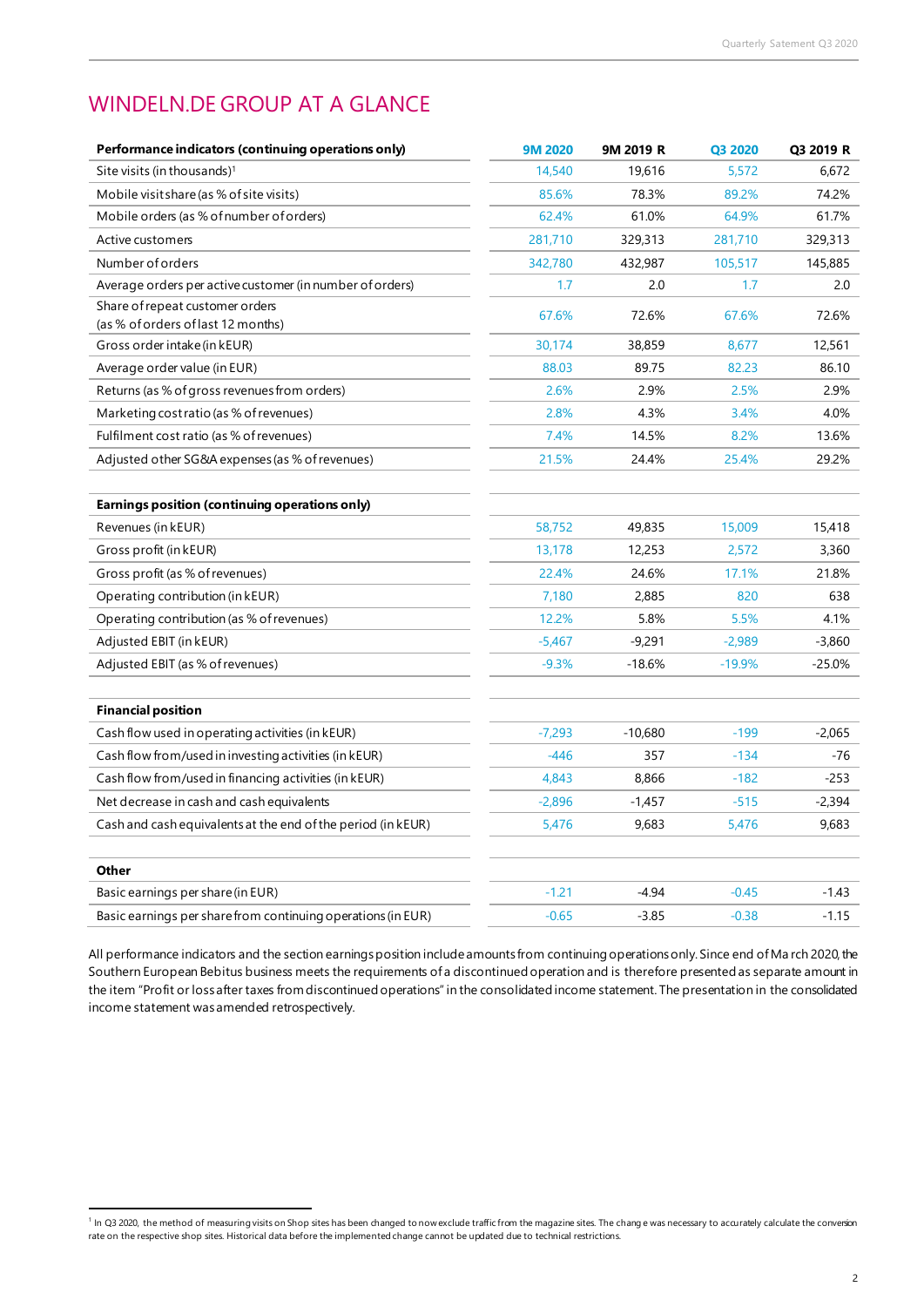### MATERIAL TRANSACTIONS IN Q3 2020

### **New Munich office**

After its contractual lease end on August 31, 2020, the lease agreement for offices in Munich Hofmannstrasse was not renewed. End of August 2020, windeln.de SE moved to its new office in Stefan-George-Ring 23 in 81929 Munich. The new office address is identical to the registered company address of windeln.de SE, the commercial register no. remains unchanged.

### **Data security incident**

On September 16, 2020, windeln.de published a press release on a data security incident. Between June 10 and June 23, 2020, data of some of our customers were temporarily stored on an unprotected server. This was caused by a maintenance error, which has since been corrected. windeln.de gained knowledge about the incident in Q3 2020, immediately informed its customers and the public, and engaged an external IT forensic specialist to analyze the incident.

### **Termination of the LangTao service agreement**

On September16, 2020, the service agreement with LangTao Trading (Shanghai) Co. Ltd. ("LangTao") was terminated without incremental expenses; windeln.de had submitted an extraordinary cancellation as of May 31, 2020. Since mid of 2019, LangTao has rendered customer services, services on brand strategies, project and marketing planning, visual design, product management, sales promotions, communication with sales channels and supply chain management. Most of these services are now performed by the employees of the Chinese Group service company.

### **Progress in envisaged projects in the IT area**

The implementation of the new external shop software could be finalized for the first distribution channel in August 2020; after Go-Live it is subject to regular amortization. In order to mitigate incremental investments for the other distribution channels, the current agreement with the software provider was amended in Q3 2020. The minimum lease term was extended to four years, and future implementation fees are due for payment ratably over the contract period. Like the previous contract, the amended agreement is structured as a rental license granting us a right-of-use that qualifies as an identifiable asset, it is therefore recognized as right-of-use asset and lease liability pursuant to IFRS 16. The contract amendment is accounted for as a modification and resulted in other operating income of EUR 8k in Q3 2020.

In addition, the envisaged relocation of the internal IT shop development department from Munich to the Sibiu office, Romania, was completed in Q3 2020. All these measures shall contribute to reduce selling and general administrative expenses on a long -term basis.

#### **Price automation tool**

Since the beginning of the third quarter of 2020, our shop www.windeln.ch is connected to the Group-wide external price automation tool with the aim to further optimize product margins.

#### **Resolutions by the Annual General Meeting**

The following resolutions by the Annual General Meeting on June 24, 2020, became effective by registration in the Commercial Register as of September4, 2020:

- The Annual General Meeting resolved to cancel the Authorized Capital 2018/I in the amount of EUR 15,500,000 and replace by a new Authorized Capital 2020 in the amount of EUR 4,080,122. By Authorized Capital 2020, management board is authorized, with the consent of the supervisory board, to increase the Company's share capital by June 23, 2025 by issuing new no-par value bearer shares against contributions in cash and/or in kind on one or more occasions. The shareholders are generally to be granted a subscription ri ght.
- Furthermore, it was resolved to replace the unused authorization to issue convertible bonds and/or bonds with warrants, profit participation rights and/or participating bonds and the corresponding Conditional Capital 2019/I of EUR3,226,629 by a new authorization with largely identical contents, adjusted to the new share capital figure. The new authorization is granted until June 23, 2025, the corresponding Conditional Capital 2020/I amounts to EUR 3,263,882.
- Conditional Capital 2015/II resolved to service subscription rights from the Long Term Incentive Program of up to EUR 555,206 was partially cancelled in the amount of EUR 547,355 and amounts to EUR 7,851. Conditional Capital 2018 – resolved to grant subscription rights from the Stock Option Program 2018 – of up to EUR 1,200,000 was cancelled in the amount of EUR 1,184,263 and amounts to EUR 15,737. Subscription rights already issued remain unaffected. Management board and supervisory board were authorized to grant up to 788,228 subscription rights until June 23, 2024, for up to 788,228 no-par value bearer shares from the Stock Option Program 2020 to board members and employees of the Company and its subsidiaries The authorization will become effective upon registration of the corresponding Conditional Capital 2020/II of EUR788,228 in the Commerical Register.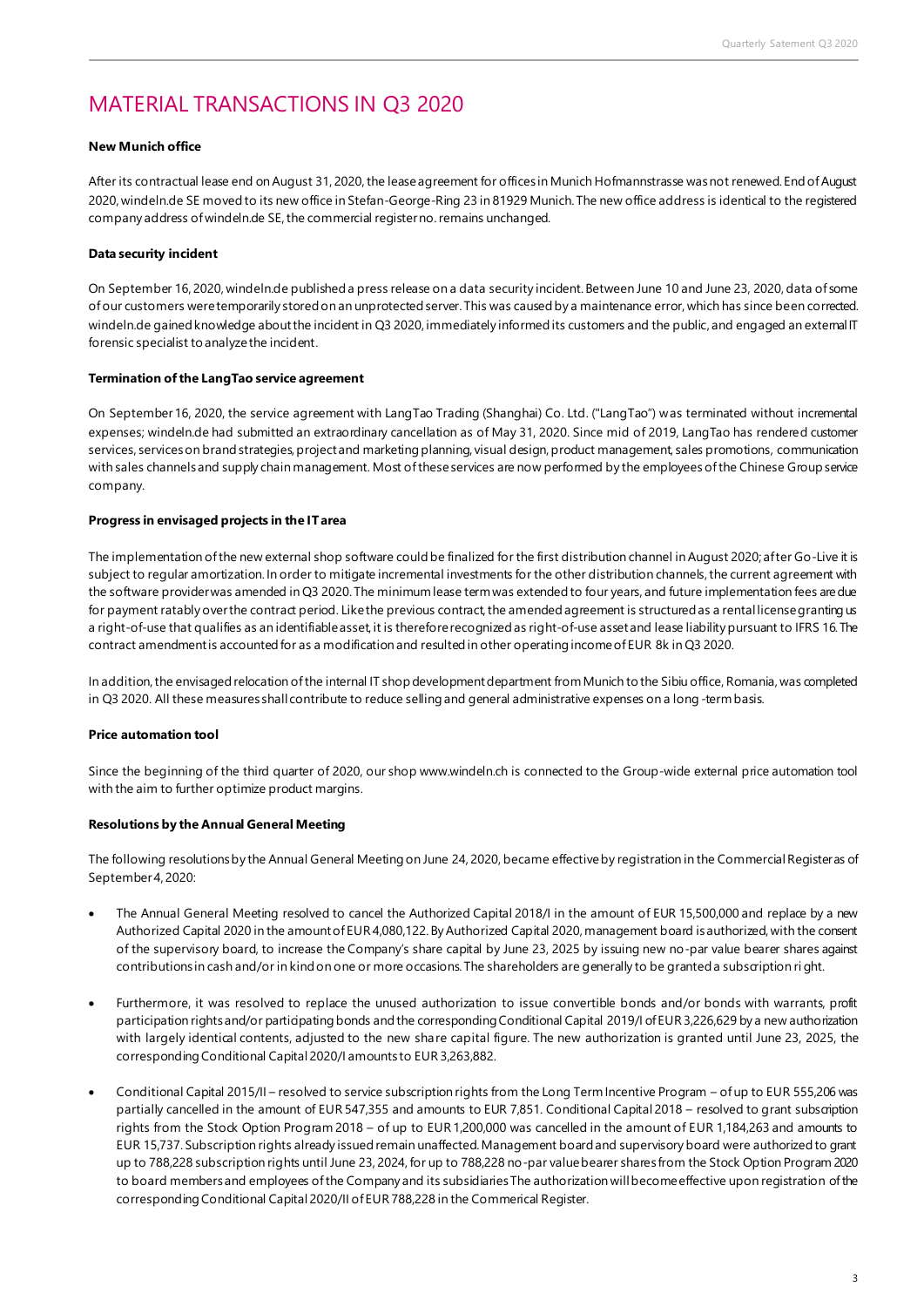Following the registration, the management board – with approval of the supervisory board – resolved on a further capital increase on September25, 2020, and submitted a subscription offer to the existing windeln.de shareholders for the new shares yet to be created (New Shares) at a subscription price of EUR 1.20 per New Share. The subscription period ended after the closing date on October 16, 2020.

### SUBSEQUENT EVENTS

The above-mentioned capital increase was completed on October 22, 2020, by registration in the Commercial Register. 380,525 New Shares were subscribed by the Company's existing shareholders via subscription rights with a subscription ratio of 2 : 1 and via the additional subscription rights voluntarily granted by the Company. 2,441,303 New Shares were placed with selected investors as part of a private placement.Gross issue proceeds came at EUR3,386k.

### COMMENTS ON NET ASSETS, FINANCIAL POSITION AND RESULTS OF **OPERATIONS**

#### **Effects of the COVID 19 pandemic on the third quarter of 2020**

Our evaluation of the COVID 19 pandemic is unchanged to the Half Year Report 2020. Please refer to note 2.4.1 in the Interim Group Management Report as of June 30, 2020.

#### **Results of operations**

In the nine-months-period 2020, *revenues* from continuing operations increased by EUR 8,917k or 18% compared to the prior year. Growth was mainly achieved in China (+22%), whereas Europe grew by 8% (without discontinued Bebitus operations).

A growth contributor in Europe was the Corona situation that massively increased the popularity of online sales in March and April. Additionally, mainly vendor funded sales promotions could be expanded compared to the prior year.

In the nine-months-period 2020, China revenues contain a positive special item of EUR 3,847k, which is the result of VAT adjustments for orders shipped by windeln.de to Chinese customers via so-called freight forwarders in prior years. These export deliveries, which had previously been subject to VAT in Germany, could be corrected with the subsequent confirmation of the export respectively by obtaining corresponding supporting documents. Without this one-time-effect, revenue growth in China amounts to 11%. This is mainly attributable to a new sales channel offering hygiene products to corporate customers. Revenues are generated either directly or as commission fees. In the first nine months of 2020, revenues of EUR 6,954k were recognized though that channel. In addition, we could for the first time generate revenues from new product categories from the cooperation with bodyguardpharm GmbH; and we generated further revenues from the cooperation with Holland at Home B. V.

The end customer business in China, however, is behind our expectations. This is caused by an oversupply in the market as well as a temporary suspension of the SPDC customs process which did not allow windeln.de to offer duty paid goods in our shops. In addition, the termination of the LangTao service agreement slowed down the customer acquisition process.

The **margin** (gross profit as % of revenues) comes at 22.4% in the nine-months-period 2020 and is 2.2pp below the prior year. This is partially driven by the increased business volume with corporate customers and intermediates generating lower margins but also significantly lower logistics expenses, and therefore contributingto an improvement in operating contribution. A significant margin effect results from revenues of EUR 3,847k from VAT adjustments that have no corresponding cost of sales. Due to the market environment and the oversupply in the market, rebate campaigns in China negatively impact the margin, in particular in Q3 2020.

*Selling and distribution expenses* have decreased in the reporting period by EUR 2,028k or 12%. Savings were achieved for logistics, warehouse rent and marketing.

On the one hand, the reduction in logistics and warehouse expenses is the result of a lower stock levelduring the first six months of 2020 and a higher turnover ratio compared to prior year period, whereby warehouse rental costs could be reduced. On the other hand, lower logistic costs in conjunction with the second bonded warehouse in China, opened in the fourth quarter 2019, show an impact. The reduction in logistics and warehouse expenses (so-called fulfilment costs) and the increase in revenues at the same time, materially impact the improvement in operating contribution. Also, the increased business volume with intermediates and corporate customers leads to lower logistics expenses in relation to revenues.

Within personnel expenses, one-time income from share-based compensation was recognized, at the same time, expenses from wages and salaries have increased due to the hiring of the new team in China and the opening of the new Beijing office; overall personnel expenses are basically unchanged to the prior year. One reason for the decrease in marketing expenses is the cancellation of the LangTao service provider.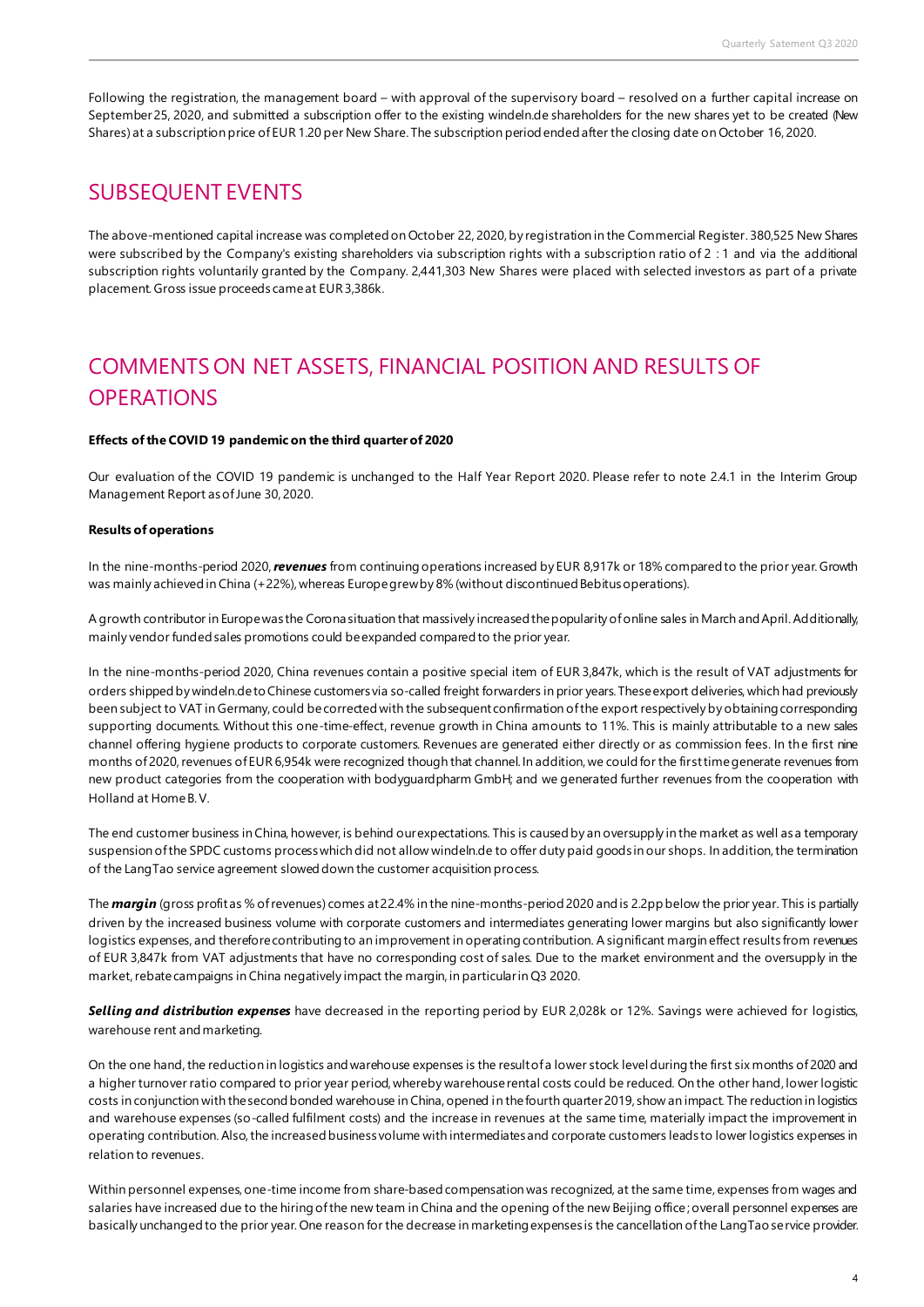During the insourcing phase in Q2 2020, marketing spending in China was significantly cut back. In Q3 2020, marketing spending was allocated more effectively.

In connection with the VAT corrections described above, expense allowances in the amount of EUR 1,045k are recognized in selling and distribution expenses. Additionally, the write-off of EUR 250k investments subsidies paid to KFG is recognized as an expense within selling and distribution expenses.

*Administrative expenses* are EUR 1,703k or 29% below the prior year period. This mainly results from a one-time income in share-based compensation in 2020 and a one-time expense in the prior year from the program "Incentive 2019" that leads to a decrease in personnel expenses of 39% compared to the prior year period.

*Other operating income* contains a one-time foreign exchange gain of EUR 207k from the deconsolidation of windeln.ch AG. *Other operating expenses* contain mainly foreign exchange losses in the current and prior year.

As a result of the above-mentioned developments, *earnings before interest and taxes (EBIT)* further improved by EUR 4,706k or 50% in the nine-months-period2020.

The profit or loss from *discontinued operations* relates to Bebitus operations and, to an immaterial extent, to the Feedo operations that were sold in 2018. The operating result (EBIT) of Bebitus operations was minus EUR 2,014k, an improvement of 26% compared to the prior year. In addition, expenses for the remeasurement of assets held for sale in the amount of EUR 2,031k were recognized within discontinued operations.

#### **Financial position**

In the nine-months-period 2020, the Group generated negative cash flows from *operating activities* in the amount of EUR 7,293k, which is an improvement of 32% compared to the prior year period and results mainly from the improved EBIT margin. The loss of the period could be reduced by EUR3,350k, however, it contains non-cash income from the remeasurement of Restricted Stock Units (EUR 888k) and from the deconsolidation of windeln.ch AG (EUR 207k). Additionally, the loss of the period contains non-cash expenses EUR2,031k from remeasurement of assets held for sale relating to the planned discontinuation of Bebitus operations.

The cash outflow from *investing activities*mainly results from investments in the new shop software (EUR 415k) and fixed assets (EUR 38k). In the prior year, investment activities generated cash inflows that ware mainly attributable to the received purchase price from the divestiture of Feedo Group (EUR 417k incl. interest) and a refund of the purchase price from the acquisition of Feedo Group (EUR70k).

Cash inflows from *financing activities* of EUR 4,843k in the nine months of 2020 reflect the successfully executed capital increase in the first quarter of 2020, resulting in net cash proceeds of EUR 5,557k. Furthermore, lease liabilities in the amount of EUR 664k were redeemed. In the prior year, cash inflows from financing activities amounted to EUR 8,866k. Net cash proceeds from a capital increase were EUR 9,419k, whereas only EUR 494k lease liabilities were redeemed.

#### **Net assets**

Since December31, 2019, *non-current assets* have increased by 6% to EUR 3,869k as September 30, 2020. Main drivers were the reclassification of Bebitus domains (EUR 1,819k) as held for sale and the capitalization of right-of-use assets of the new shop software (EUR 1,744k) and the new office space in Munich (EUR 1,142k).

As of September 30, 2020, *current assets* have decreased by EUR4,166k or 20% compared to December 31, 2019. Without reclassification and remeasurement of Bebitus inventories, total inventories have increased by 22% or EUR 1,761k. The is attributable to increased customer deliveries from our two bonded warehouses which lead to higher inventory stock levels since they are replenished through sea shipment. In addition, we have begun building up inventories for the upcoming Q4 sales events in China (Single's Day).

The decrease in other financial assets mainly results from the decrease in creditors with debit balances by EUR 625k, that were at an unusually high level on December 31, 2019. Additionally, accrued advertising subsidies and suppler rebates were decreased by EUR 327k, a result of an optimized invoicing cycle with major suppliers. Restricted cash of EUR 226k, pledged as lease deposit for the office space in Hofmannstrasse, was converted into non-restricted cash in Q3 2020.

*Assets held for sale* contain remeasured assets intended for sale in the planned Bebitus divestiture.

Since December 31, 2019, *equity* has decreased by EUR 4,405k on September 30, 2020. Due to the executed capital increase in February 2020, equity has increased by EUR 6,205k gross. Furthermore, the change in settlement method of RSU's from equity-settled to cash-settled led to a reclassification of EUR 1,003k from share premium to accrued employee benefits. Contrarily, the loss of the nine-months-period 2020 of EUR 8,741k as well as equity transaction costs of EUR 682k resulted in a reduction in equity.

*Non-current liabilities* mainly contain lease liabilities that have significantly increased due to the new shop software agreement (February 2020) and its modification (August 2020). *Current liabilities*, however, are basically on prior year level.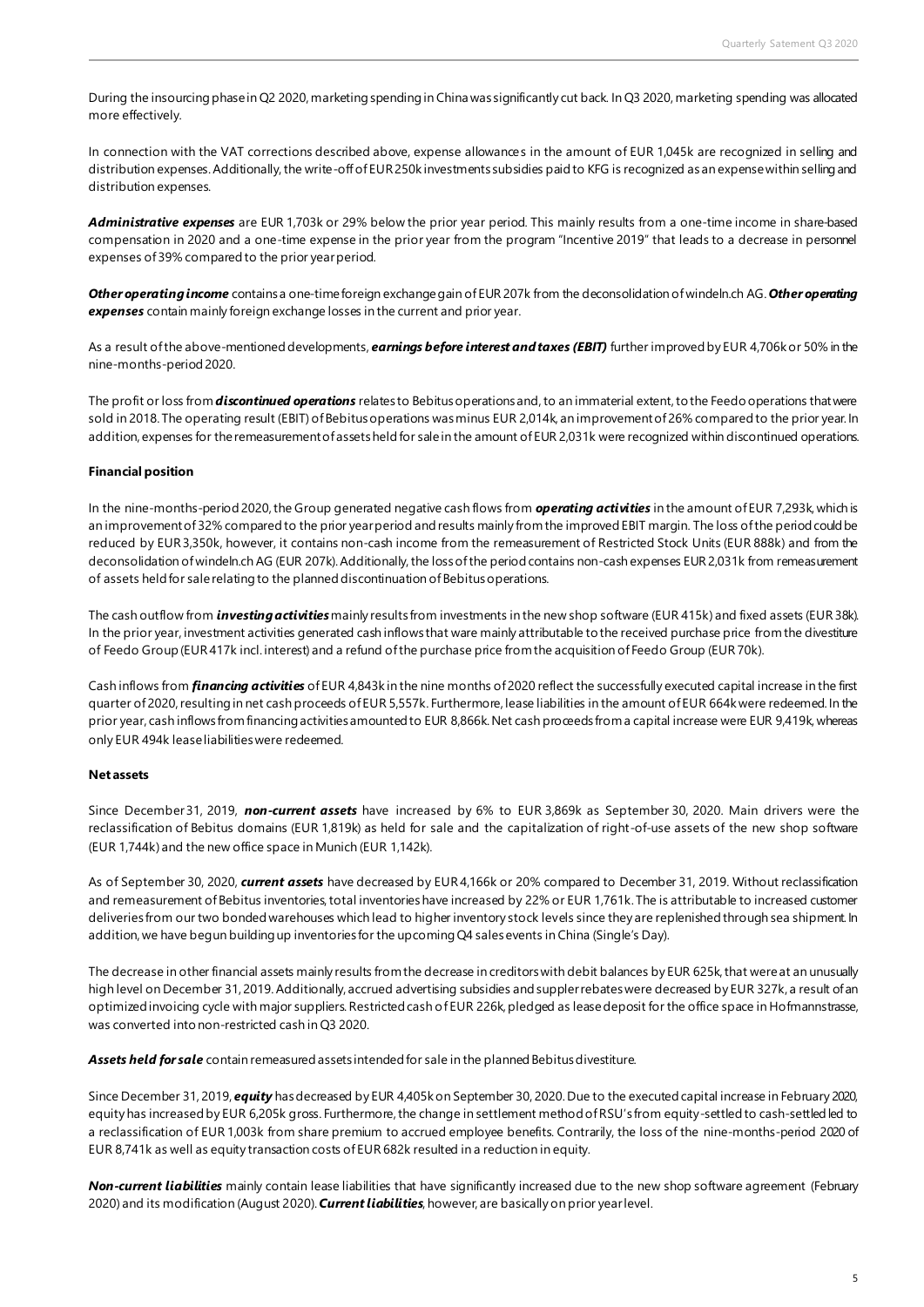We define the performance indicator *net working capital* as the total of inventories, prepayments on inventories, trade receivables, accrued advertising subsidies and supplier rebates, creditors with debit balances and VAT assets, deducted by VAT liabilities, trade payables and deferred expenses. As of September30, 2020, net working capital <sup>2</sup> amounts to EUR 6,202k and is 14% above the prior year level (December 31, 2019: EUR 5,439k). The high inventory levels for the China business as of June 30, 2020, could be significantly reduced in the course of Q3 2020.

### RESULTS OF OPERATING SEGMENTS

| <b>kEUR</b>                     | 9M<br>2020 | 9M<br>2019 R | <b>Q3</b><br>2020 | Q <sub>3</sub><br>2019 R |
|---------------------------------|------------|--------------|-------------------|--------------------------|
| <b>Revenues</b>                 |            |              |                   |                          |
| Europe                          | 24,868     | 23,596       | 8,211             | 7,682                    |
| thereof continuing operations   | 15,177     | 14,066       | 4,806             | 4,644                    |
| thereof discontinued operations | 9,691      | 9,530        | 3,405             | 3,038                    |
| China                           | 43,575     | 35,769       | 10,203            | 10,774                   |
| <b>Operating contribution</b>   |            |              |                   |                          |
| Europe                          | $-69$      | $-1,163$     | 4                 | $-318$                   |
| thereof continuing operations   | $-322$     | $-1,096$     | $-76$             | $-340$                   |
| thereof discontinued operations | 253        | $-67$        | 80                | 22                       |
| China                           | 7,502      | 3,981        | 896               | 978                      |
|                                 |            |              |                   |                          |

### ADJUSTED EBIT

| kEUR                                                                    | <b>9M</b><br>2020 | <b>9M</b><br>2019 R          | <b>O3</b><br>2020 | Q <sub>3</sub><br>2019 R |
|-------------------------------------------------------------------------|-------------------|------------------------------|-------------------|--------------------------|
| Earnings before interest and taxes (EBIT) from continuing<br>operations | $-4.646$          | $-9.352$                     | $-3,077$          | $-3,410$                 |
| adjusted for share-based compensation                                   | $-864$            | 27                           | 88                | -498                     |
| adjusted for costs of reorganization measures                           |                   | $-14$                        |                   |                          |
| adjusted for costs of the warehouse move                                | 250               | $\qquad \qquad \blacksquare$ |                   |                          |
| adjusted for effects from deconsolidation of windeln.ch AG              | 207               | $\qquad \qquad \blacksquare$ |                   |                          |
| adjusted for costs of acquisitions                                      |                   | 48                           |                   | 48                       |
| <b>Adjusted EBIT from continuing operations</b>                         | $-5.467$          | $-9.291$                     | $-2.989$          | $-3,860$                 |

<sup>&</sup>lt;sup>2</sup> including Bebitus, before IFRS 5 remeasurement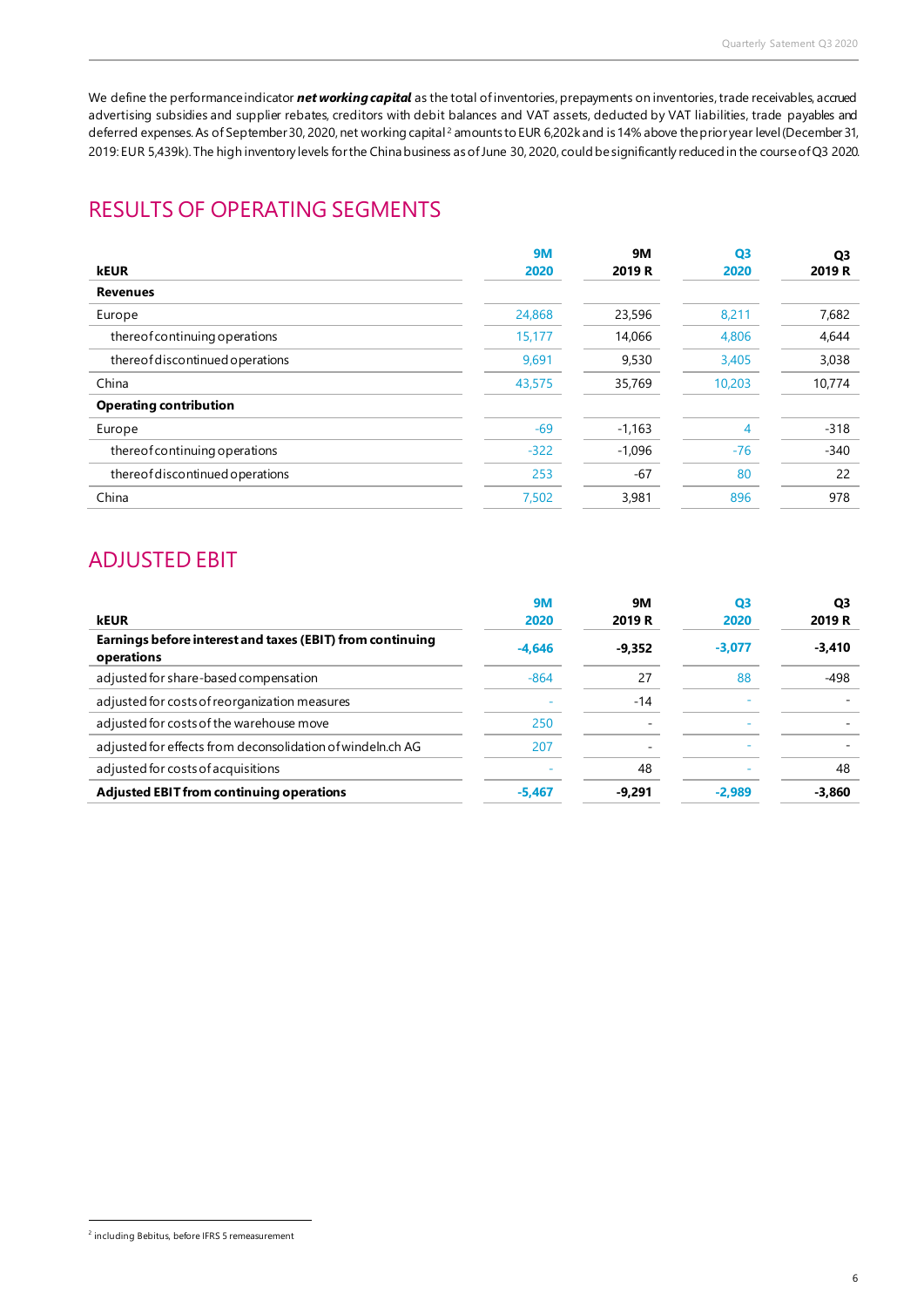### CONSOLIDATED INCOME STATEMENT AND OTHER COMPREHENSIVE INCOME

| <b>kEUR</b>                                                                                     | 9M<br>2020 | <b>9M</b><br>2019 R | Q <sub>3</sub><br>2020 | Q <sub>3</sub><br>2019 R |
|-------------------------------------------------------------------------------------------------|------------|---------------------|------------------------|--------------------------|
| <b>Continuing operations</b>                                                                    |            |                     |                        |                          |
| Revenues                                                                                        | 58,752     | 49,835              | 15,009                 | 15,418                   |
| Cost of sales                                                                                   | $-45,574$  | $-37,582$           | $-12,437$              | $-12,058$                |
| <b>Gross profit</b>                                                                             | 13,178     | 12,253              | 2,572                  | 3,360                    |
| Selling and distribution expenses                                                               | $-14,261$  | $-16,289$           | $-4,128$               | $-4,924$                 |
| Administrative expenses                                                                         | $-4.075$   | $-5.778$            | $-1.608$               | $-2,054$                 |
| Other operating income                                                                          | 715        | 566                 | 117                    | 255                      |
| Other operating expenses                                                                        | $-203$     | $-104$              | $-30$                  | -47                      |
| Earnings before interest and taxes (EBIT)                                                       | $-4,646$   | $-9,352$            | $-3,077$               | $-3,410$                 |
| Financial income                                                                                | 5          |                     |                        |                          |
| Financial expenses                                                                              | $-44$      | $-54$               | $-17$                  | $-16$                    |
| <b>Financial result</b>                                                                         | $-39$      | $-54$               | $-17$                  | $-16$                    |
| <b>Earnings before taxes (EBT)</b>                                                              | $-4,685$   | $-9,406$            | $-3,094$               | $-3,426$                 |
| Income taxes                                                                                    | $-4$       | $-7$                | $-1$                   | $-4$                     |
| Profit or loss from continuing operations                                                       | $-4,689$   | $-9,413$            | $-3,095$               | $-3,430$                 |
| Profit or loss after taxes from discontinued operations                                         | $-4,052$   | $-2,678$            | $-604$                 | $-837$                   |
| PROFIT OR LOSS FOR THE PERIOD                                                                   | $-8,741$   | $-12,091$           | $-3,699$               | $-4,267$                 |
| Other comprehensive income that may be reclassified to profit or<br>loss in subsequent periods: |            |                     |                        |                          |
| Exchange differences on translation of foreign operations                                       | $-209$     | 28                  | $-1$                   | 13                       |
| OTHER COMPREHENSIVE INCOME OR LOSS, NET OF TAX                                                  | $-209$     | 28                  | $-1$                   | 13                       |
| TOTAL COMPREHENSIVE INCOME OR LOSS, NET OF TAX                                                  | $-8,950$   | $-12,063$           | $-3,700$               | $-4,254$                 |
| Basic earnings per share (in EUR)                                                               | $-1.21$    | $-4.94$             | $-0.45$                | $-1.43$                  |
| Basic earnings per share from continuing operations (in EUR)                                    | $-0.65$    | $-3.85$             | $-0.38$                | $-1.15$                  |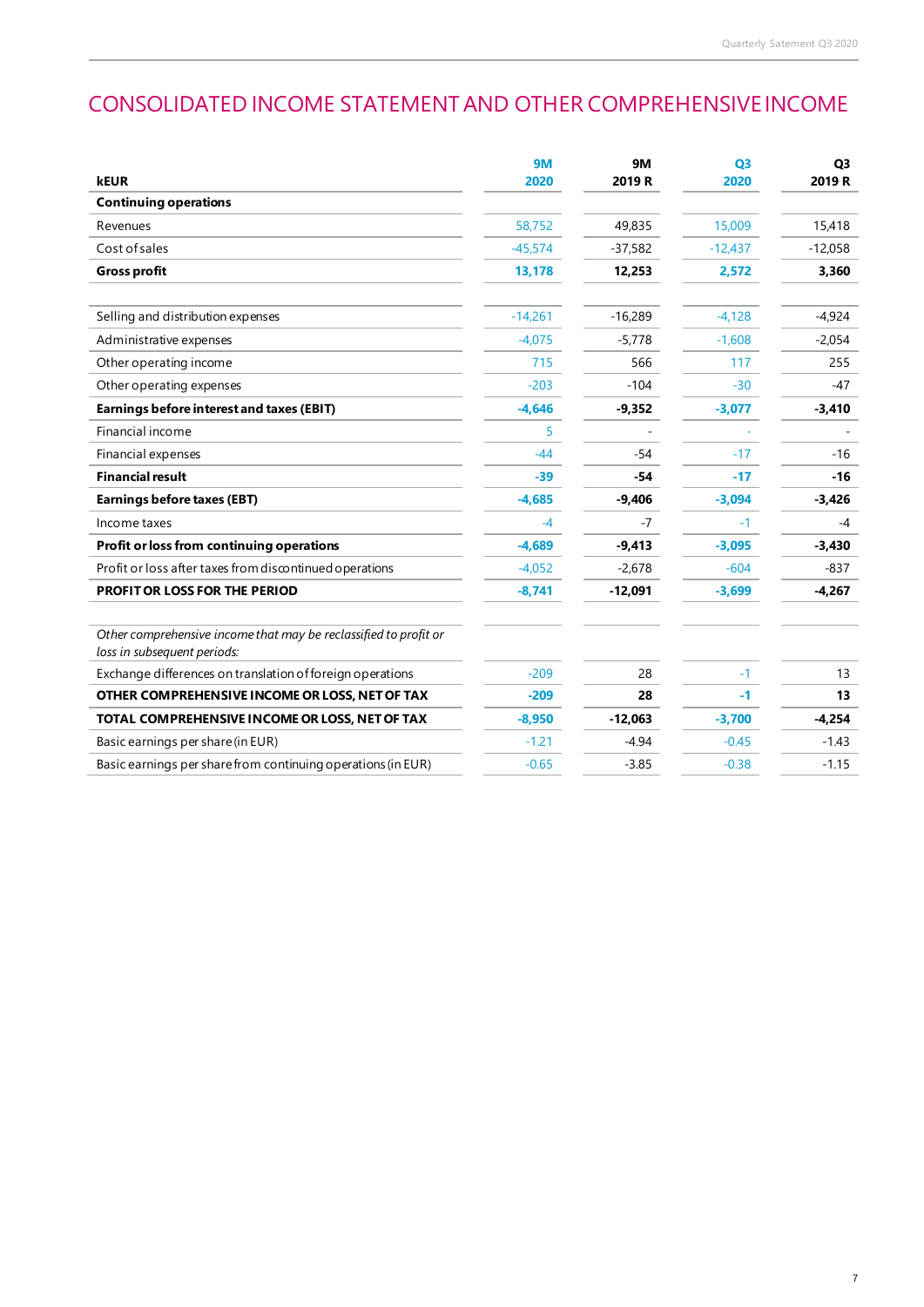## CONSOLIDATED STATEMENT OF FINANCIAL POSITION

| Assets                               |                    |                   |
|--------------------------------------|--------------------|-------------------|
| <b>kEUR</b>                          | September 30, 2020 | December 31, 2019 |
| <b>NON-CURRENT ASSETS</b>            |                    |                   |
| Intangibleassets                     | 2,153              | 2,843             |
| Fixed assets                         | 1,468              | 631               |
| Other financial assets               | 116                | 16                |
| Other non-financial assets           | 128                | 149               |
| Deferred tax assets                  | 4                  | 2                 |
| <b>Total non-current assets</b>      | 3,869              | 3,641             |
| <b>CURRENT ASSETS</b>                |                    |                   |
| Inventories                          | 7,798              | 7,339             |
| Prepayments                          | 91                 | 1                 |
| Trade receivables                    | 608                | 838               |
| Income tax receivables               | 2                  | 6                 |
| Other financial assets               | 1,511              | 2,719             |
| Other non-financial assets           | 1,516              | 1,888             |
| Cash and cash equivalents            | 5,476              | 8,377             |
| <b>Total current assets</b>          | 17,002             | 21,168            |
| Assets held for sale                 | 1,842              |                   |
| <b>TOTAL ASSETS</b>                  | 22,713             | 24,809            |
|                                      |                    |                   |
| <b>Equity and liabilities</b>        |                    |                   |
|                                      |                    |                   |
| <b>kEUR</b>                          | September 30, 2020 | December 31, 2019 |
| <b>EQUITY</b>                        |                    |                   |
| Issued capital                       | 8,160              | 2,989             |
| Share premium                        | 172,278            | 172,904           |
| <b>Accumulated loss</b>              | $-169,475$         | $-160,734$        |
| Cumulated other comprehensive income | -9                 | 200               |
| <b>Total equity</b>                  | 10,954             | 15,359            |
| <b>NON-CURRENT LIABILITIES</b>       |                    |                   |
| Accrued employee benefits            | 86                 |                   |
| <b>Financial liabilities</b>         | 2,106              | 101               |
| <b>Total non-current liabilities</b> | 2,192              | 101               |
| <b>CURRENT LIABILITIES</b>           |                    |                   |
| Other provisions                     | 154                | 288               |
| <b>Financial liabilities</b>         | 512                | 519               |
| Trade payables                       | 4,053              | 3,639             |
| Deferred revenues                    | 2,029              | 2,287             |
| Income tax payables                  | 0                  | 1                 |
| Other financial liabilities          | 2,342              | 2,064             |
| Other non-financial liabilities      | 477                | 551               |
| <b>Total current liabilities</b>     | 9,567              | 9,349             |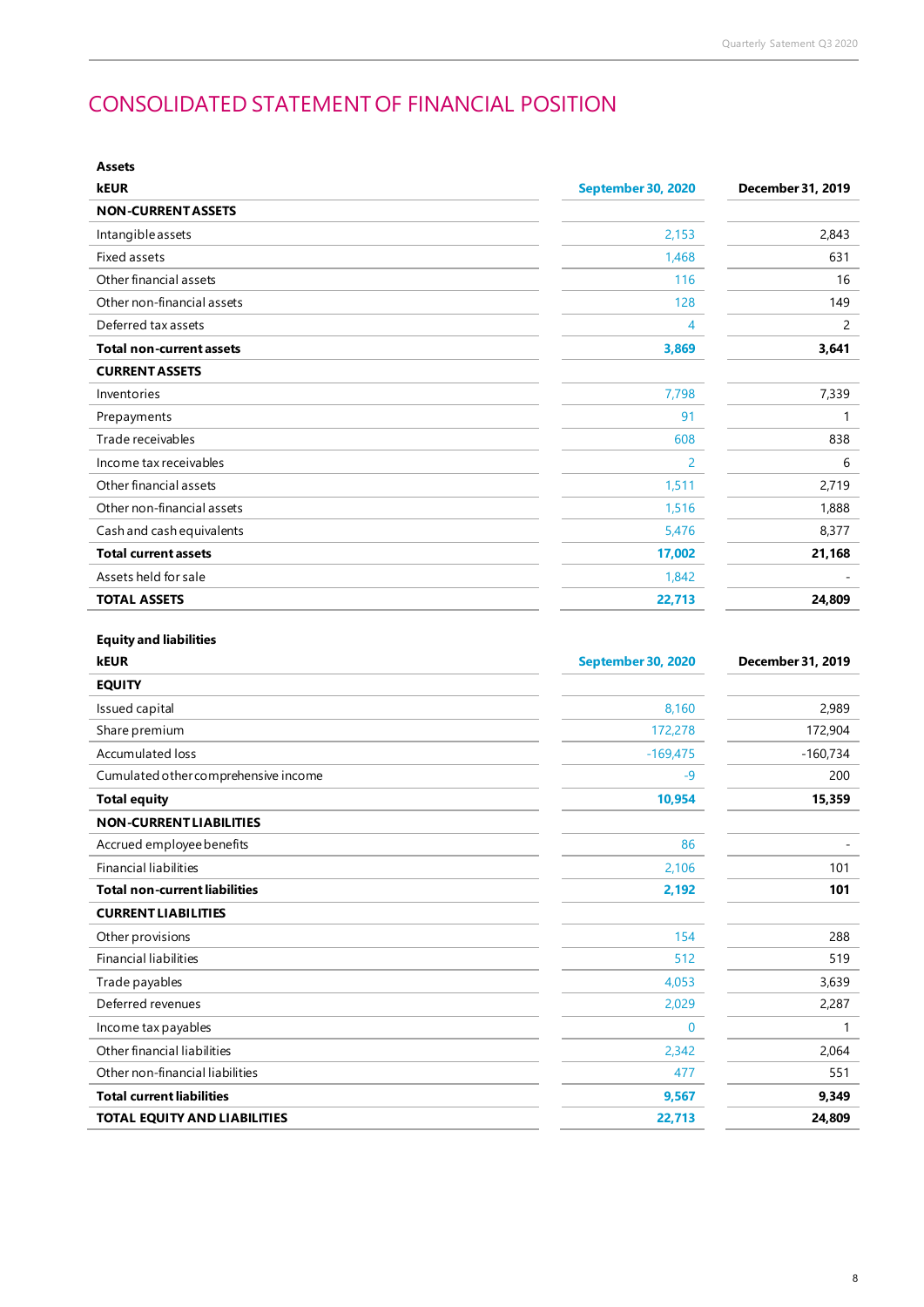### CONSOLIDATED STATEMENT OF CASH FLOWS

| <b>kEUR</b>                                                                                              | <b>9M</b><br>2020 | 9M<br>2019 |
|----------------------------------------------------------------------------------------------------------|-------------------|------------|
| Profit or loss for the period                                                                            | $-8,741$          | $-12,091$  |
| Amortization $(+)/$ impairment $(+)$ of intangible assets                                                | 622               | 801        |
| Depreciation (+) / impairment (+) of fixed assets                                                        | 541               | 547        |
| Increase $(+)/$ decrease $(-)$ in provisions                                                             | $-137$            | -98        |
| Non-cash income $\left(\frac{1}{2}\right)$ or expenses $\left(\frac{1}{2}\right)$ from employee benefits | $-889$            | 27         |
| Other non-cash expense $(+)$ / income $($ - $)$ items                                                    | 1,814             | 3          |
| Increase $(-)$ / decrease $(+)$ in inventories                                                           | $-2,436$          | $-1,193$   |
| Increase $\left(\frac{1}{2}\right)$ / decrease $\left(\frac{1}{2}\right)$ in prepayments                 | $-167$            | $-71$      |
| Increase $\left(\frac{1}{2}\right)$ decrease $\left(\frac{1}{2}\right)$ in trade receivables             | 230               | -211       |
| Increase $\left(\frac{1}{2}\right)$ decrease $\left(\frac{1}{2}\right)$ in other assets                  | 1,467             | 864        |
| Increase (+)/decrease (-) in trade payables                                                              | 407               | $-509$     |
| $Increase (+)/decrease (-)$ in deferred revenues                                                         | $-258$            | 652        |
| Increase $(+)/$ decrease $(-)$ in other liabilities                                                      | 208               | 556        |
| Gain (-) / loss (+) from disposal of intangible and fixed assets                                         | $-2$              | $-1$       |
| Interest expenses $(+)/$ income $(-)$                                                                    | 45                | 42         |
| Income tax expenses $(+)/$ income $(-)$                                                                  | 5                 | 8          |
| Income tax paid $(-)$ / received $(+)$                                                                   | $-2$              | -6         |
| Net cash flows used in operating activities                                                              | $-7,293$          | $-10,680$  |
| Proceeds (+) from sales of intangible and fixed assets                                                   | 2                 | 1          |
| Purchase (-) of intangible assets                                                                        | $-415$            | $-70$      |
| Purchase (-) of fixed assets                                                                             | $-38$             | -61        |
| Payments (-) or refunds (+) from acquisition of subsidiaries                                             |                   | 70         |
| Cash flows from divestiture of subsidiaries                                                              |                   | 400        |
| Interest received $(+)$                                                                                  | 5                 | 17         |
| Net cash flows from / used in investing activities                                                       | $-446$            | 357        |
| Proceeds (+) from issue of shares                                                                        | 6,205             | 10,138     |
| Transaction cost (-) on issue of shares or capital decrease                                              | $-648$            | -719       |
| Repayment (-) of lease liabilities                                                                       | $-664$            | -494       |
| Interest paid $(-)$                                                                                      | $-50$             | -59        |
| Net cash flows from financing activities                                                                 | 4,843             | 8,866      |
| Cash and cash equivalents at the beginning of the period                                                 | 8,377             | 11,136     |
| Net decrease in cash and cash equivalents                                                                | $-2,896$          | $-1,457$   |
| Change in cash and cash equivalents due to foreign exchange rates                                        | -5                | 4          |
| Cash and cash equivalents at the end of the period                                                       | 5.476             | 9.683      |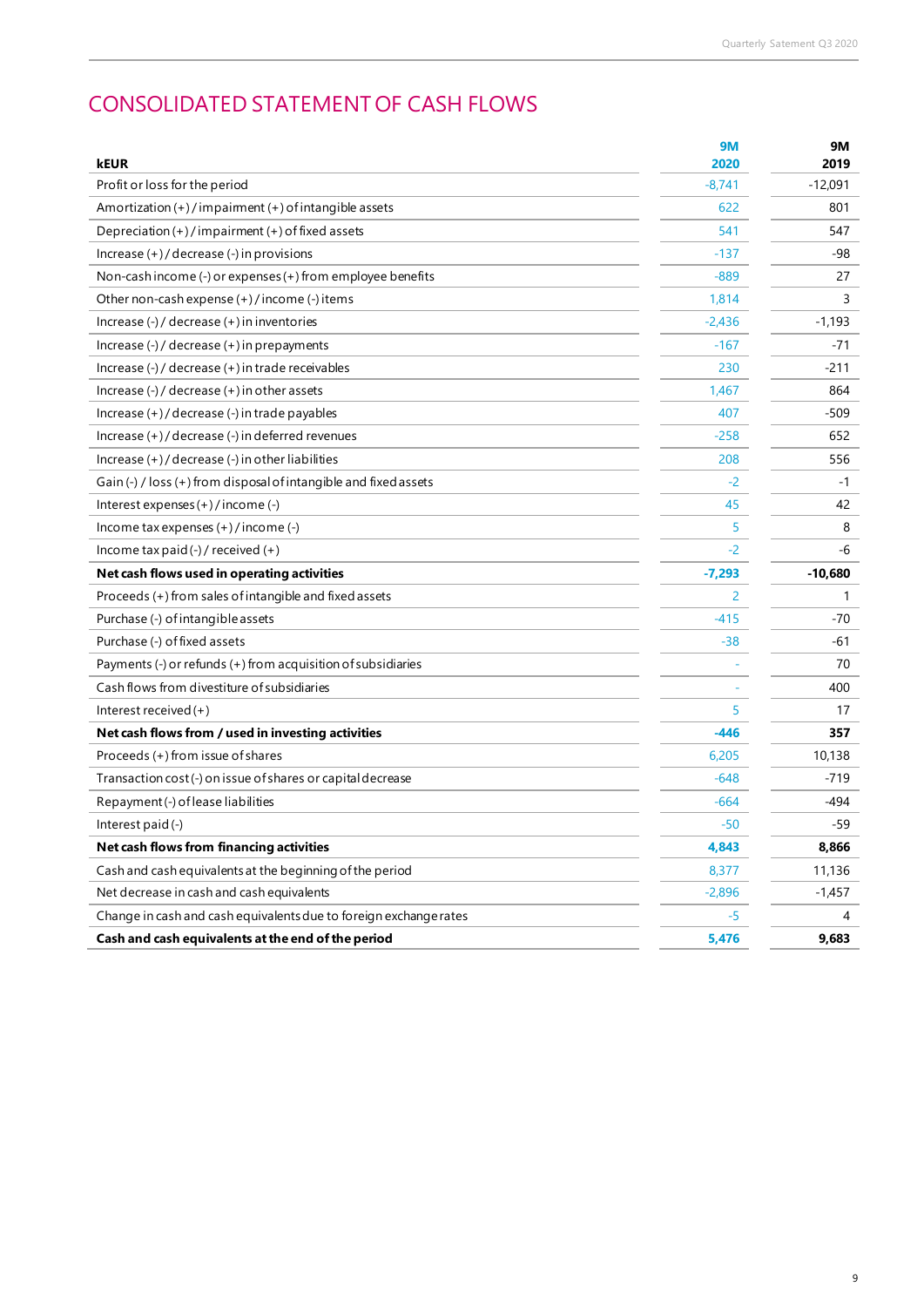### CONSOLIDATED STATEMENT OF CHANGES IN EQUITY

|                                                  |                          |                          |                          | Actuarial gains or       |                          |                          |              |
|--------------------------------------------------|--------------------------|--------------------------|--------------------------|--------------------------|--------------------------|--------------------------|--------------|
|                                                  |                          |                          |                          | losses from              | Exchange                 |                          |              |
|                                                  |                          |                          |                          | remeasurement of         | differences on           | Other                    |              |
|                                                  | <b>Issued</b>            | Share                    | Accumulated              | defined benefit          | translation of           | comprehensive            | <b>Total</b> |
| <b>kEUR</b>                                      | capital                  | premium                  | loss                     | pension plans            | foreign operations       | income or loss           | equity       |
| As at January 1, 2020                            | 2,989                    | 172,904                  | $-160,734$               | 3                        | 197                      | 200                      | 15,359       |
| Total comprehensive income or loss of the period |                          | $\overline{\phantom{a}}$ | $-8,741$                 | ۰                        | $-209$                   | $-209$                   | $-8,950$     |
| Issue of share capital                           | 5,171                    | 1,034                    | $\overline{\phantom{a}}$ | $\overline{\phantom{a}}$ | $\overline{\phantom{a}}$ | $\overline{\phantom{a}}$ | 6,205        |
| Transaction costs                                |                          | $-682$                   | $\overline{\phantom{a}}$ | $\overline{\phantom{a}}$ | $\overline{a}$           | $\overline{\phantom{0}}$ | $-682$       |
| Share-based payments                             | $\overline{\phantom{a}}$ | $-978$                   | $\overline{\phantom{a}}$ | $\sim$                   | $\overline{\phantom{a}}$ | $\overline{\phantom{a}}$ | $-978$       |
| As at September 30, 2020                         | 8,160                    | 172,278                  | $-169,475$               | 3                        | $-12$                    | -9                       | 10,954       |
| As at January 1, 2019                            | 31,136                   | 170,391                  | $-181,119$               | 3                        | 183                      | 186                      | 20,594       |
| Total comprehensive income or loss of the period |                          | $\overline{\phantom{a}}$ | $-12,091$                | $\overline{\phantom{a}}$ | 28                       | 28                       | $-12,063$    |
| Capital decrease                                 | $-28,022$                |                          | 28,022                   | ۰                        |                          | $\overline{\phantom{a}}$ |              |
| Issue of share capital                           | 6,850                    | 3,288                    | $\overline{\phantom{a}}$ | $\overline{\phantom{a}}$ |                          | $\overline{\phantom{a}}$ | 10,138       |
| Transaction costs                                |                          | $-700$                   | ٠                        | $\overline{\phantom{a}}$ |                          | ۰                        | $-700$       |
| Share-based payments                             | $\overline{\phantom{a}}$ | 27                       | $\overline{\phantom{a}}$ | $\overline{\phantom{a}}$ | $\overline{\phantom{a}}$ | $\overline{\phantom{a}}$ | 27           |
| As at September 30, 2019                         | 9,964                    | 173,006                  | $-165,188$               | 3                        | 211                      | 214                      | 17,996       |

81929 Munich, Germany **Picture credits** corporate.windeln.de Fotolia, iStock

windeln.de SE Judith Buchholz windeln.de SE Stefan-George-Ring 23 E-Mail: investor.relations@windeln.de

**Editorial team and contact Corporate Communications Concept, text, layout and design**